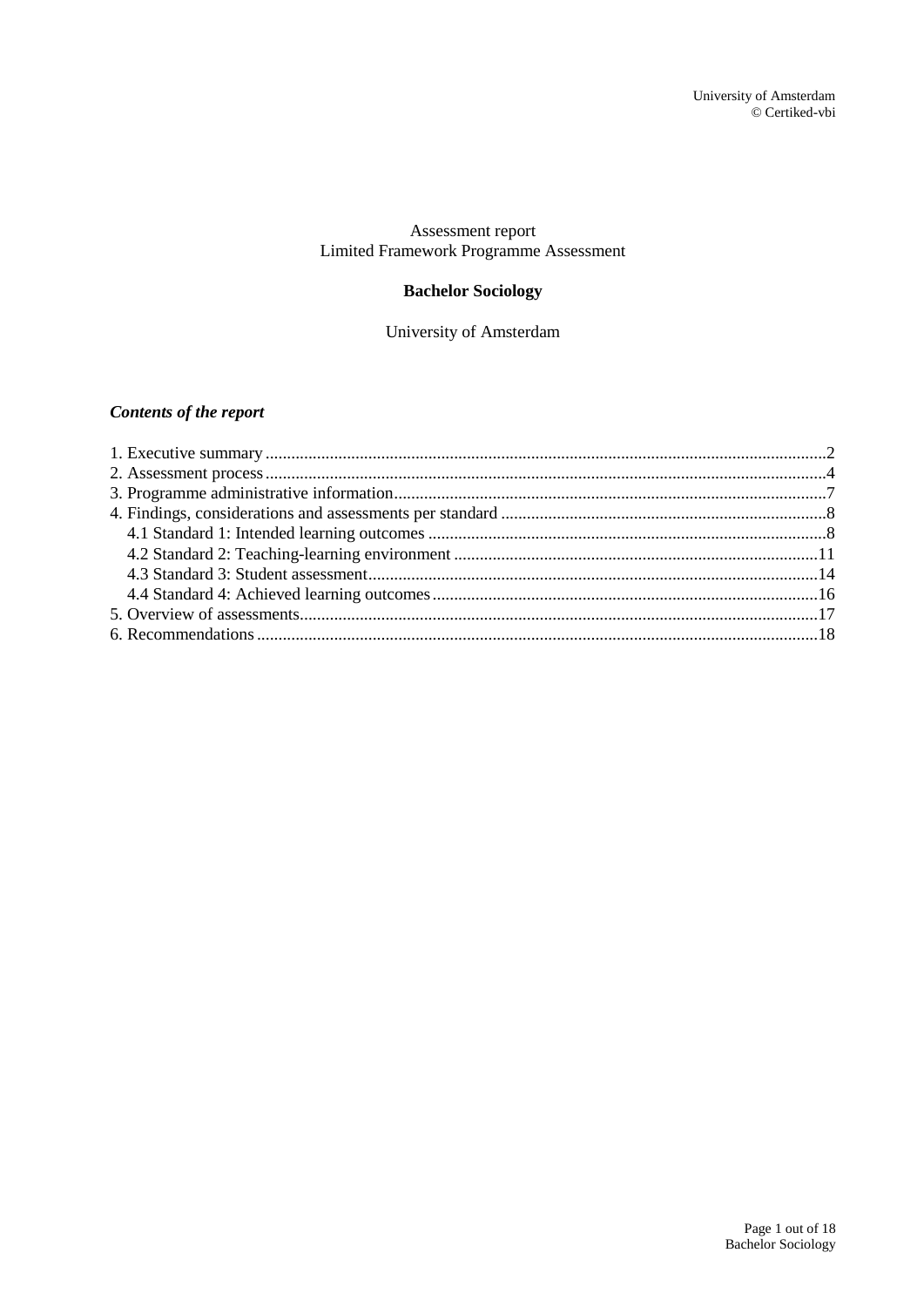# <span id="page-1-0"></span>**1. Executive summary**

In this executive summary, the panel presents the main considerations which led to the assessment of the quality of the Bachelor Sociology programme of University of Amsterdam, which has been assessed according to the standards of the limited framework, as laid down in the NVAO Assessment framework for the higher education accreditation system of the Netherlands, as published on 20 December 2016.

The programme objectives are sound and relevant. The panel welcomes the clear profile of the programme to educate students broadly in the sociology discipline. The panel considers the programme to be strongly research-based. In addition, the panel welcomes the programme training students in personal and academic skills and in analysing and reflecting upon empirical findings. The panel is positive about the themes students may specialise in within the programme. The benchmark of the programme against programmes in the Netherlands and abroad leads to clarification of the programme profile. The panel approves of the students being primarily educated to proceed to master programmes in this domain.

The panel appreciates the Domain-specific Framework for Sociology, which has been drafted by the joint programmes in the Netherlands in this field of study. The panel considers this framework to be a sound and up-to-date description of the Sociology domain and of the attainment levels of Bachelor and Master Sociology programmes. The panel regards the objectives of this programme to be clearly aligned with the reference framework.

The panel considers the intended learning outcomes to be comprehensive, to match the programme objectives and to meet the bachelor level.

The admission requirements and procedures of the programme are up to standard. The panel appreciates the matching days for applicants.

The curriculum matches the intended learning outcomes. The panel appreciates the programme the strict correspondence of the programme intended learning outcomes, course goals, study methods and examination methods. The panel appreciates the contents of the curriculum and regards the courses to address sociological theory, methodology, empirical findings, and academic skills comprehensively and at appropriate levels. The panel considers the curriculum coherence to be up to standard, and theory and methodology to be well-integrated. The curriculum is strongly research-oriented.

The panel considers the lecturers to be dedicated and motivated, constituting a coherent team. The panel is very positive about the expertise and research track records of the lecturers. PhD candidates and junior lecturers are well-guided by staff members. The panel suggests to monitor the workload of the lecturers, and to take action, if this workload is too demanding.

The educational concept and study methods of the programme are well-thought-through and are aligned to the main features of the programme and the student body. The programme intentions to promote the self-reliance on the part of students is welcomed by the panel. The number of hours of face-to-face education is adequate. The students-to-staff ratio is appropriate. The study guidance is up to standard. The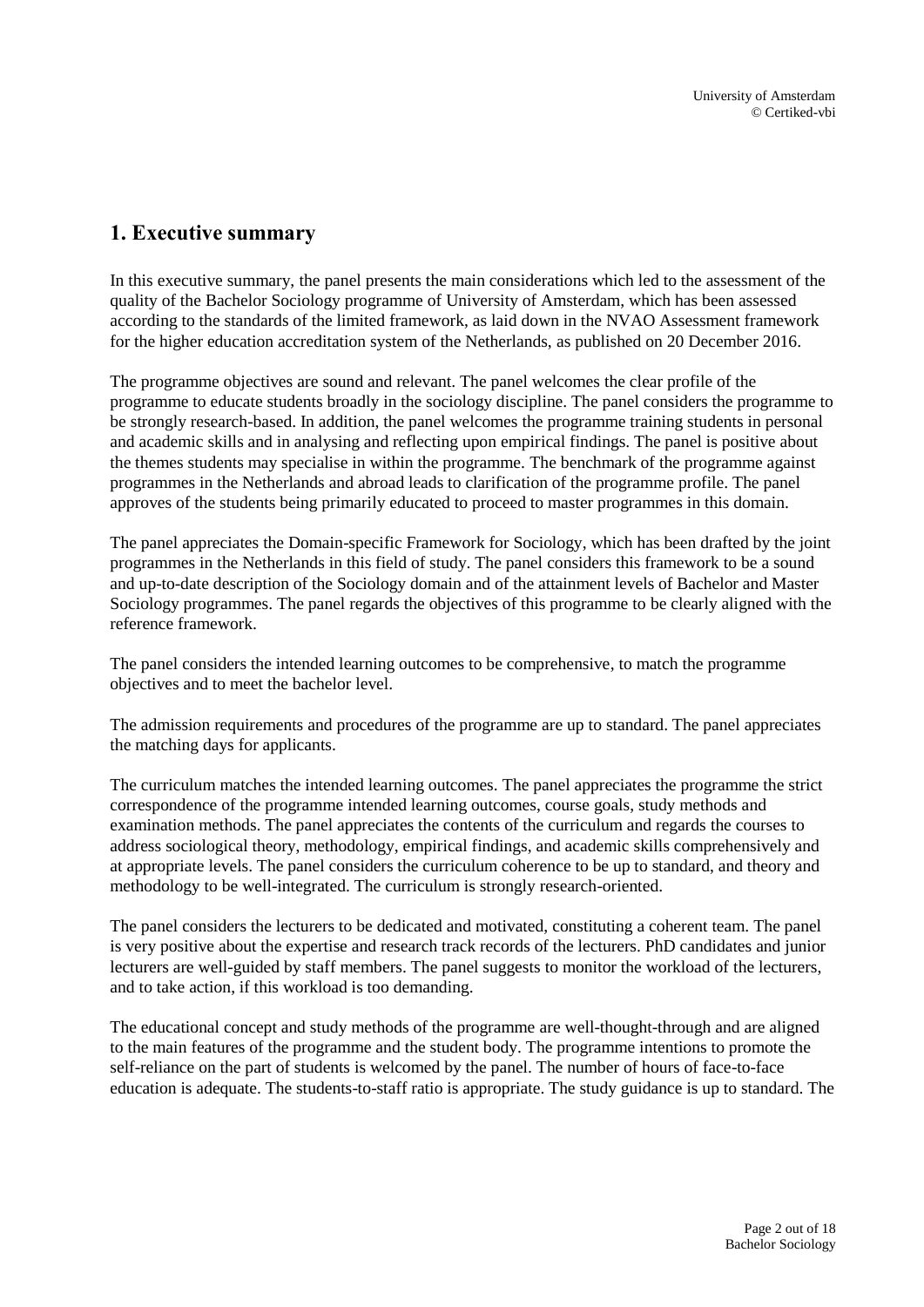panel notes international students being welcomed and being well-guided in the programme. The panel encourages the programme to continue to do this. The panel advises to intensify the feedback given to students, both in terms of contents and in terms of time allotted, in preparation of their examination. The drop-out rates and student success rates are satisfactory.

The panel regards the examination and assessment policies to be well-organised. The Examinations Board monitors the examination and assessment processes appropriately.

The panel is positive about the examination methods adopted in the programme, these being consistent with the goals and contents of the courses. The panel welcomes the measures, which have been taken to counter the effects of free-riding.

The supervision and assessment processes for the Bachelor Research Projects are appropriate. Students are provided with well-organised supervision. Although the assessment procedures are adequate, the panel suggests to clarify in the assessment procedures both examiners arriving independently at their assessments. The thesis assessment scoring forms are comprehensive and include relevant criteria. Next to the form, students receive detailed oral feedback during the thesis defence. The panel advises, however, to add more elaborate written comments to substantiate the assessments.

The panel considers the measures ensuring the validity, reliability and transparency of examinations and assessments to be up to standard. The scheduling of the yearly assessment days is perceived as positive by the panel.

The Bachelor theses the panel studied, match the intended learning outcomes. The theses are regarded by the panel to be up to standard. The panel fully agrees to the grades given by the programme examiners. The panel suggests to ensure ethical and judicial (legal privacy rules) screening of the Bachelor Research Projects, in case of primary data collection.

The panel considers students completing the programme to have reached the intended learning outcomes and regards the programme to offer suitable preparation for programmes at master level. The range of master programmes graduates are admitted to gives ample evidence of graduates' knowledge and skills.

The panel advises to strengthen the professional components in the programme, and students' reflection upon and preparation for the professional field.

The panel which conducted the assessment of the Bachelor Sociology programme of University of Amsterdam assesses this programme to meet the standards of the limited framework, as laid down in the NVAO Assessment framework for the higher education accreditation system of the Netherlands, judging the programme to be satisfactory. Therefore, the panel advises NVAO to accredit the programme.

Rotterdam, 12 April 2019

Prof. dr. A. Need drs. W. Vercouteren (panel chair) (panel secretary)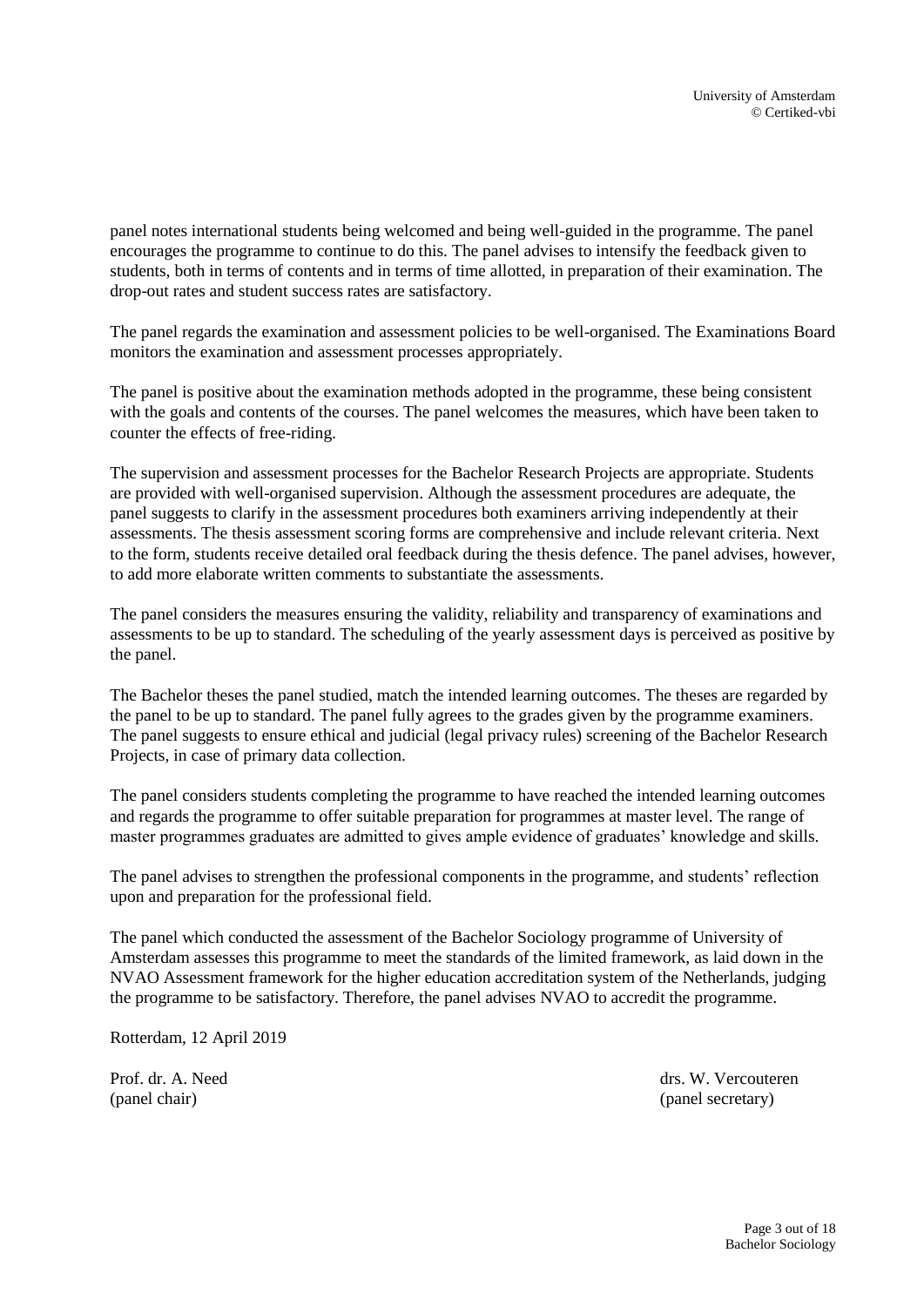# <span id="page-3-0"></span>**2. Assessment process**

The evaluation agency Certiked VBI received the request by University of Amsterdam to coordinate the limited framework programme assessment process for the Bachelor Sociology programme of this University. This objective of the programme assessment process was to assess whether the programme would conform to the standards of the limited framework, as laid down in the NVAO Assessment framework for the higher education accreditation system of the Netherlands, published on 20 December 2016 (Staatscourant nr. 69458).

Management of the programmes in the assessment cluster Sociology convened to discuss the composition of the assessment panel and to draft the list of candidates.

Having conferred with management of the University of Amsterdam programme, Certiked invited candidate panel members to sit on the assessment panel. The panel members agreed to do so. The panel composition was as follows:

- Prof. dr. A. Need, professor Sociology and Public Policy, School of Behavioural, Management and Social Sciences, University of Twente (panel chair);
- Prof. dr. I. Glorieux, professor, Department Sociology, Research Group TOR, Vrije Universiteit Brussel (panel member);
- Prof. dr. P. Dekker, professor Civil Society, Department Sociology, Tilburg University, programme leader Waarden en Zingeving, Netherlands Institute for Social Research, SCP (panel member);
- K. Wilts, student Bachelor Sociology, University of Groningen (student member).

On behalf of Certiked, drs. W. Vercouteren served as the process coordinator and secretary in the assessment process.

All panel members and the secretary confirmed in writing being impartial with regard to the programme to be assessed and observing the rules of confidentiality. Having obtained the authorisation by the University, Certiked requested the approval of NVAO of the proposed panel to conduct the assessment. NVAO have given their approval.

To prepare the assessment process, the process coordinator convened with management of the programme to discuss the outline of the self-evaluation report, the subjects to be addressed in this report and the site visit schedule. In addition, the planning of the activities in preparation of the site visit were discussed. In the course of the process preparing for the site visit, programme management and the process coordinator regularly had contact to fine-tune the process. The activities prior to the site visit have been performed as planned. Programme management approved of the site visit schedule.

Well in advance of the site visit date, programme management sent the list of final projects of graduates of the programme of the most recent years. Acting on behalf of the assessment panel, the process coordinator selected fifteen final projects. The grade distribution in the selection was ensured to conform to the grade distribution in the list, sent by programme management.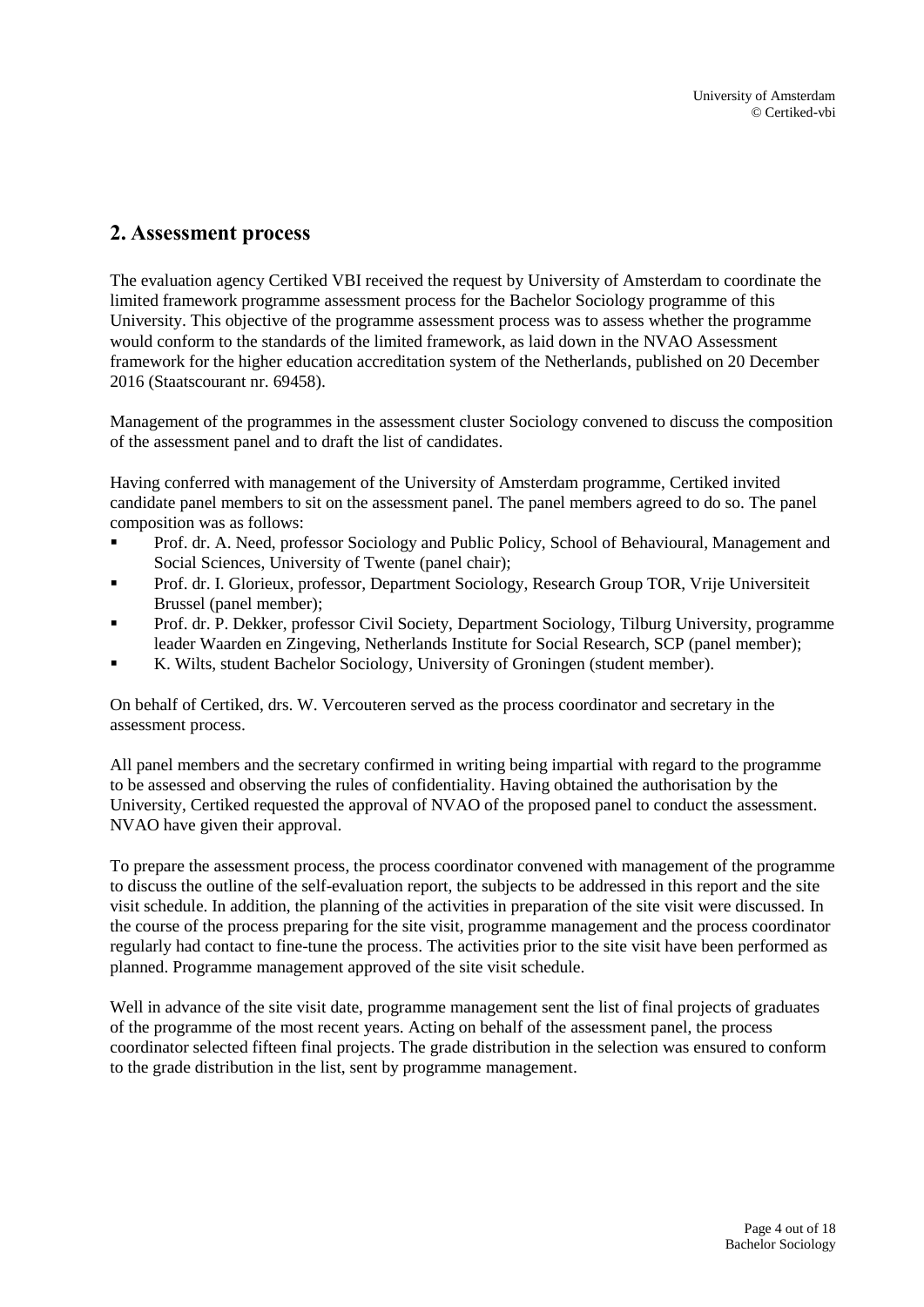The panel chair and the panel members were sent the self-evaluation report of the programme, including appendices. In the self-evaluation report, the student chapter was included. In addition, the expert panel members were forwarded a number of final projects of the programme graduates, these final projects being part of the selection made by the process coordinator. Two weeks prior to the site visit, panel members received access to the digital learning environment of the programme and a selection of detailed course dossiers.

A number of weeks before the site visit date, the assessment panel chair and the process coordinator met to discuss the self-evaluation report provided by programme management, the procedures regarding the assessment process and the site visit schedule. In this meeting, the profile of panel chairs of NVAO was discussed as well. The panel chair was informed about the competencies, listed in the profile. Documents pertaining to a number of these competencies were presented to the panel chair. The meeting between the panel chair and the process coordinator served as the briefing for panel chairs, as meant in the NVAO profile of panel chairs.

Prior to the date of the site visit, all panel members sent in their preliminary findings, based on the selfevaluation report and the final projects studied, and a number of questions to be put to the programme representatives on the day of the site visit. The panel secretary summarised this information, compiling a list of questions, which served as a starting point for the discussions with the programme representatives during the site visit.

Shortly before the site visit date, the complete panel met to go over the preliminary findings concerning the quality of the programme. During this preliminary meeting, the preliminary findings of the panel members, including those about the final projects were discussed. The procedures to be adopted during the site visit, including the questions to be put to the programme representatives on the basis of the list compiled, were discussed as well.

On 25 January 2019, the panel conducted a site visit on the University of Amsterdam campus. The site visit schedule was in accordance with the schedule as planned. In a number of separate sessions, panel members were given the opportunity to meet with Faculty representatives, programme management, Examinations Board representatives, lecturers and final projects examiners, and students and alumni.

In a closed session at the end of the site visit, the panel considered every one of the findings, weighed the considerations and arrived at conclusions with regard to the quality of the programme. At the end of the site visit, the panel chair presented a broad outline of the considerations and conclusions to programme representatives.

Clearly separated from the process of the programme assessment, the assessment panel members and programme representatives met to conduct the development dialogue, with the objective to discuss future developments of the programme.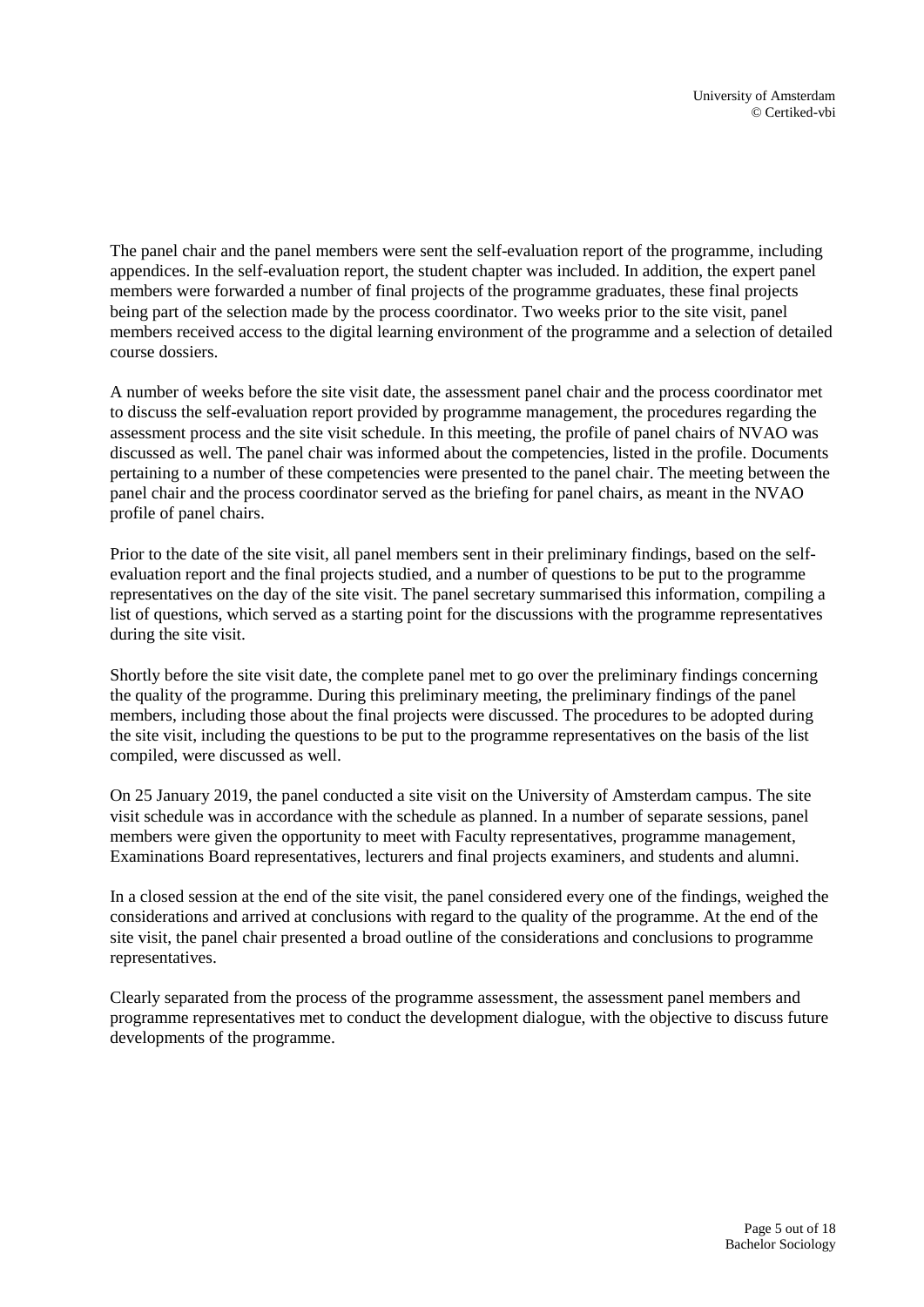The assessment draft report was finalised by the secretary, having taken into account the findings and considerations of the panel. The draft report was sent to the panel members, who studied it and made a number of changes. Thereupon, the secretary edited the final report. This report was presented to programme management to be corrected for factual inaccuracies. Programme management was given two weeks to respond. Having been corrected for these factual inaccuracies, the Certiked bureau sent the report to the University Board to accompany their request for re-accreditation of this programme.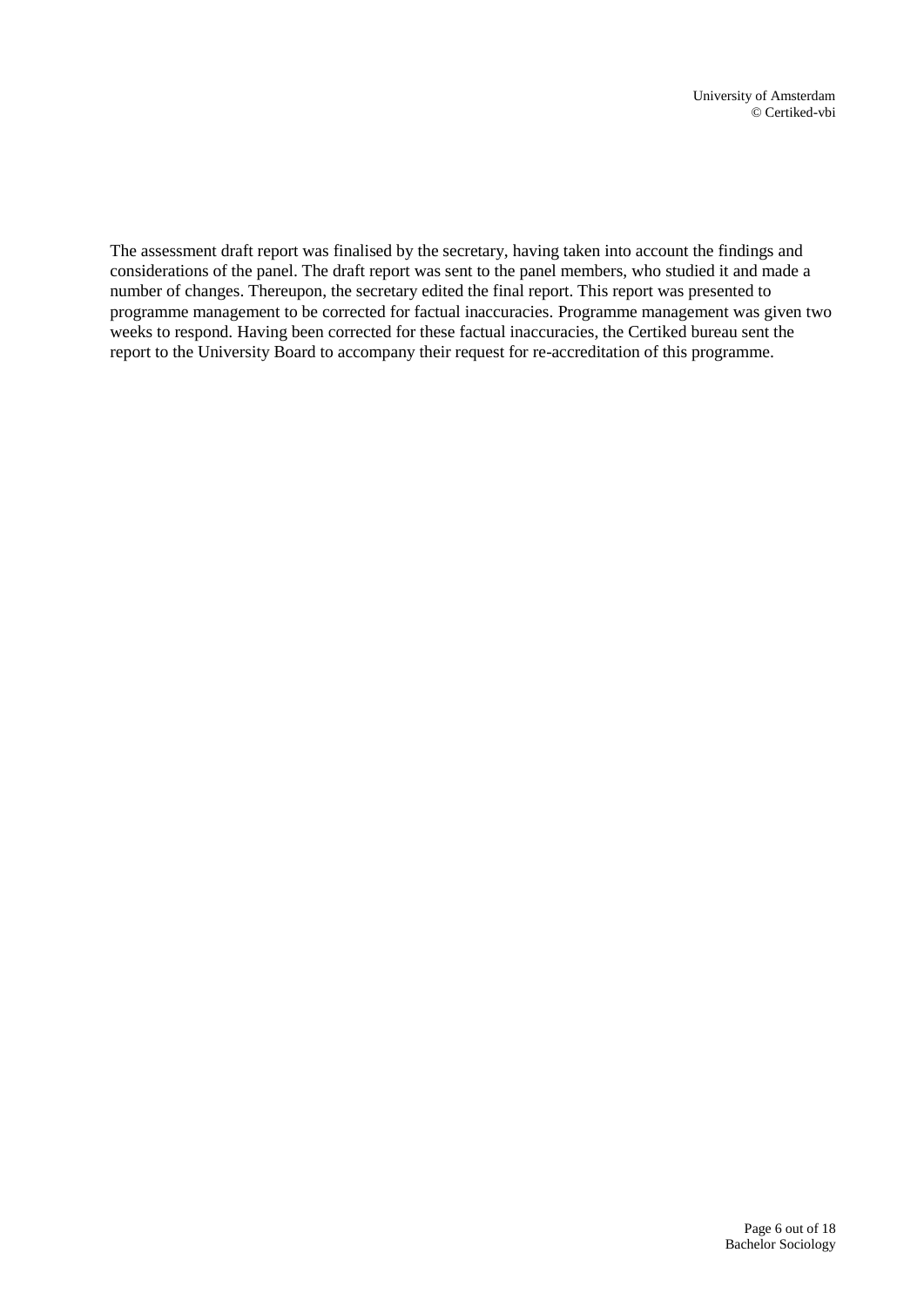# <span id="page-6-0"></span>**3. Programme administrative information**

| Name programme in CROHO: B Sociology (B Sociologie) |                                                                      |  |  |
|-----------------------------------------------------|----------------------------------------------------------------------|--|--|
| Orientation, level programme: Academic Bachelor     |                                                                      |  |  |
| Grade:                                              | <b>BSc</b>                                                           |  |  |
| Number of credits:                                  | 180 EC                                                               |  |  |
| Specialisations:                                    | None                                                                 |  |  |
| Location:                                           | Amsterdam                                                            |  |  |
| Mode of study:                                      | Full-time (instruction language Dutch; Dutch/English from 2018/2019) |  |  |
| <b>Registration in CROHO:</b>                       | 56601                                                                |  |  |
| Name of institution:                                | University of Amsterdam                                              |  |  |
| Status of institution:                              | Government-funded University                                         |  |  |
| Institution's quality assurance: Approved           |                                                                      |  |  |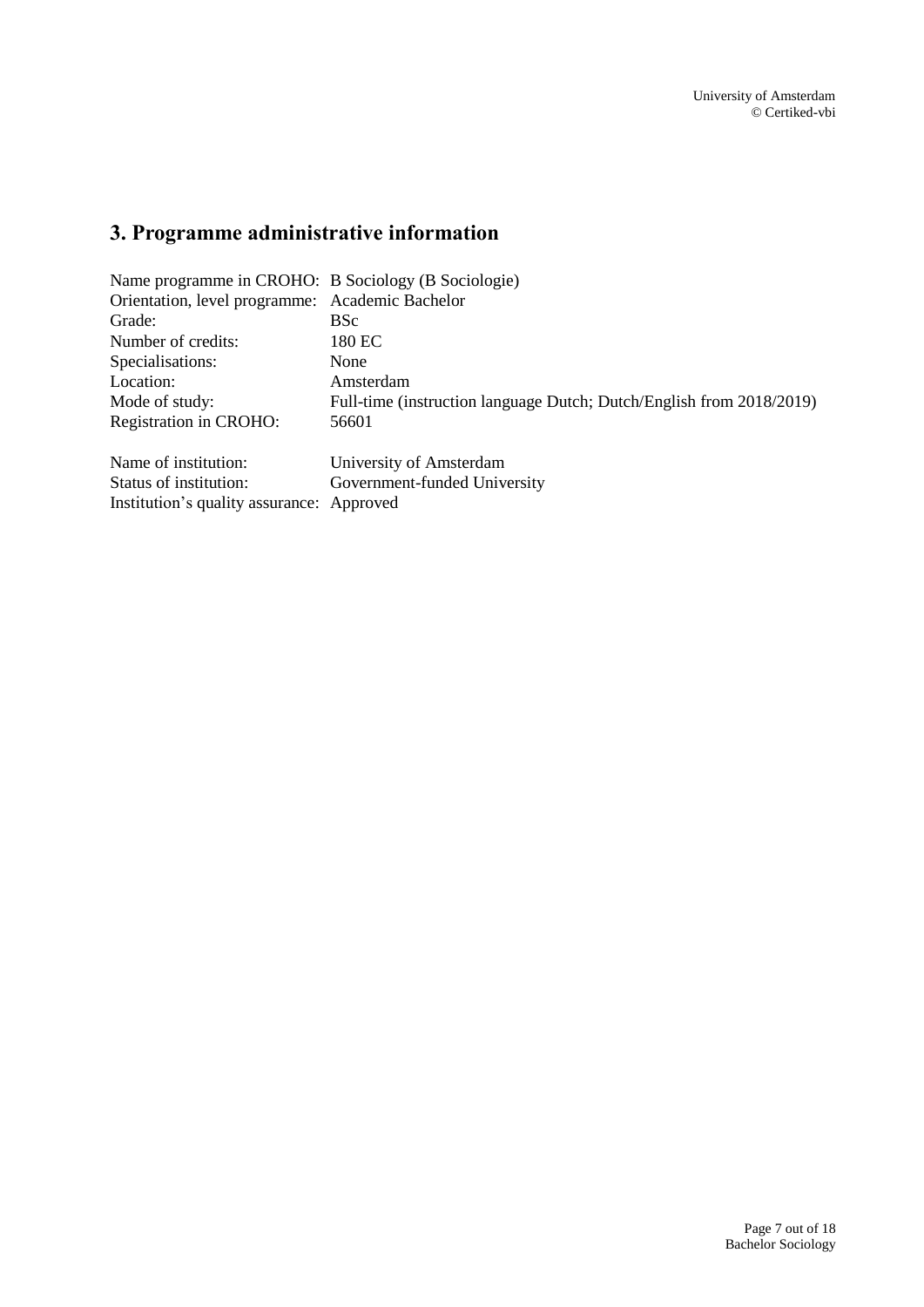# <span id="page-7-0"></span>**4. Findings, considerations and assessments per standard**

## <span id="page-7-1"></span>**4.1 Standard 1: Intended learning outcomes**

The intended learning outcomes tie in with the level and orientation of the programme; they are geared to the expectations of the professional field, the discipline, and international requirements.

#### *Findings*

The Bachelor Sociology programme is one of the programmes of the College of Social Sciences of the Faculty of Social and Behavioural Sciences of University of Amsterdam. This College is the home of the Bachelor programmes Sociology, Anthropology, Political Science, Human Geography and Planning and Interdisciplinary Social Sciences. The Dean of the Faculty has the responsibility for all programmes of the Faculty. Assisted by the programme coordinator, the director of the programme is responsible for the delivery and quality of this programme. The Programme Committee for both the Bachelor Sociology and Master Sociology programmes, being composed of equal numbers of lecturers and students, advises programme management on quality issues regarding these programmes. The Examinations Board for both the Bachelor Sociology and Master Sociology programmes has the authority to monitor the quality of examinations and assessments of these programmes.

The objectives of the programme are to educate students broadly in the sociology discipline and not to limit the discipline to specific paradigms or perspectives, and to offer research-based education. Students are educated in both classical and contemporary sociological theories. They are also taught qualitative, quantitative and mixed research methods and techniques. In addition, students are trained in sociological craftsmanship, meaning the acquisition of personal and academic skills pertaining to the sociological profession. Students are taught to collect, analyse and weigh empirical findings to apply these to societal problems or in policy-related settings.

To cover the theoretical and methodological breadth of sociology, students are introduced to six sociological themes or domains. These are Intersectionalities: Class, Race, Gender, and Sexuality; Urban Places and Social Problems; Migration and Citizenship; Life Courses, Family and Health; Education and Work; Globalising Cultures. These themes are aligned to programme staff expertise and research interests.

The programme decided to change the language of instruction from Dutch to Dutch and English from the academic year 2018/2019 onwards. The goal of this change has been to offer students an international programme, at the same time not abandoning education in Dutch or losing the Dutch sociological perspective. From 2018/2019 onwards, lectures are English-taught, but students are free to choose either Dutch- or English-taught tutorials and are free to write assignments and do the examinations in either Dutch or English.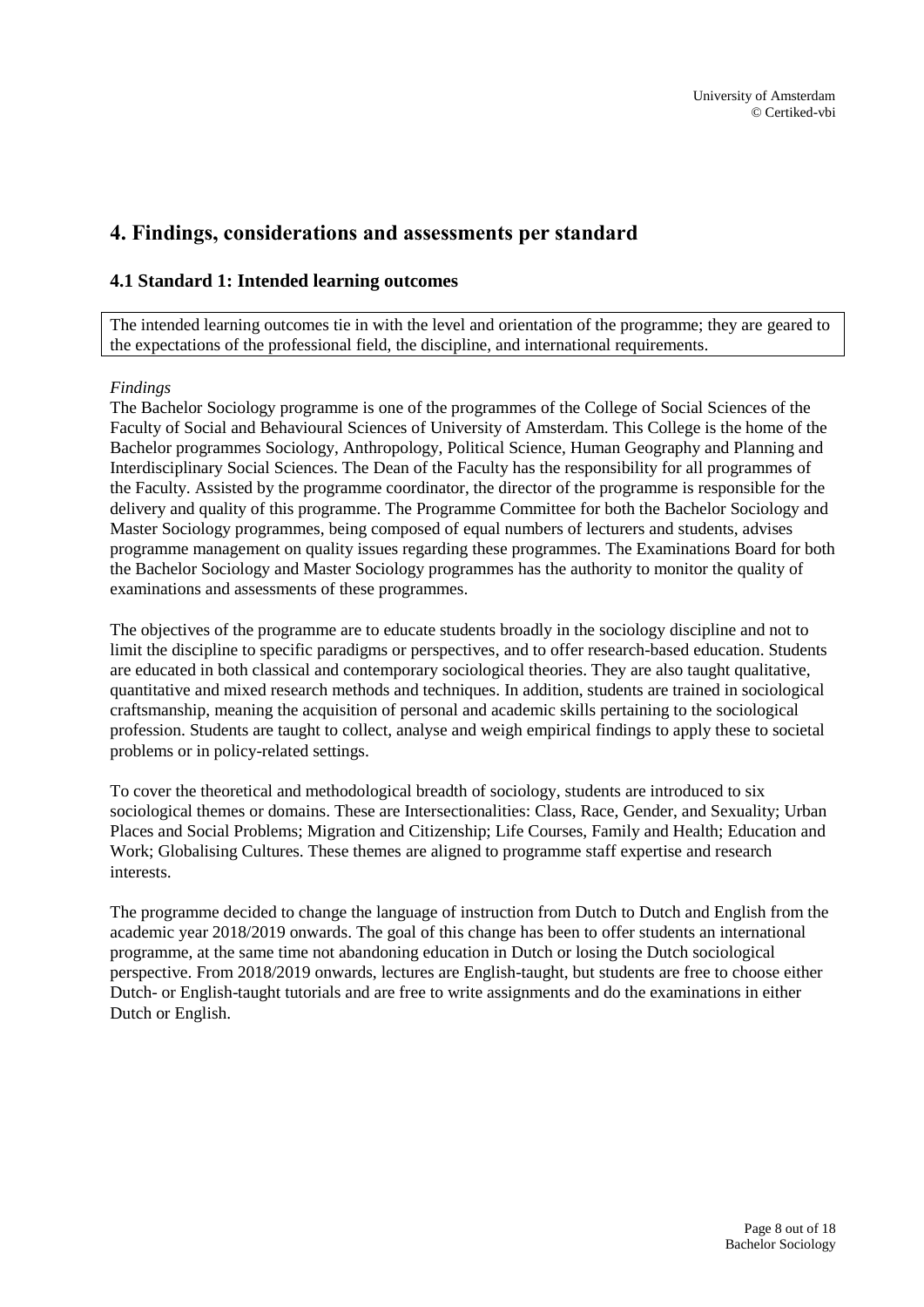The programme objectives are aligned to the requirements of the Domain-specific Framework for Sociology which was completed in 2018. This domain-specific framework has been drafted by the joint Sociology programmes in the Netherlands. In this framework, the general objectives and final attainment levels for Bachelor and Master Sociology programmes have been outlined.

Students are primarily prepared to continue their studies in master programmes in sociology or in related social sciences. They may, however also enter the labour market.

The programme was benchmarked against programmes in the Netherlands and abroad. Compared to programmes in the Netherlands, this programme distinguishes itself through its breadth. The programme may be said to have considerable similarities to programmes of reputed universities abroad, but also to be broader than these programmes.

The objectives of the programme have been translated into the programme intended learning outcomes. These intended learning outcomes specify, as the main points, broad knowledge of sociological theory; broad overview of sociological methodology; basic sociological research skills, including analysis of research findings; basic level of analysis of and critical reflection upon societal problems; understanding to weigh ethical dilemmas; oral and written communication skills; and critical reflection on the position and responsibilities as sociologists.

Programme management compared the intended learning outcomes to the Dublin descriptors for bachelor programmes, to demonstrate these to meet bachelor level requirements.

#### *Considerations*

The panel regards the programme objectives to be sound and relevant. The panel welcomes the clear profile of the programme to educate students broadly in the sociology discipline. The breadth of the programme becomes evident from the range of theories and methodologies studied. The panel considers the programme to be strongly research-based. In addition, the panel welcomes the programme training students in personal and academic skills and in analysing and reflecting upon empirical findings. The panel is positive about the themes students may specialise in within the programme.

The panel appreciates the Domain-specific Framework for Sociology, which has been drafted by the joint programmes in the Netherlands in this field of study. The panel considers this framework to be a sound and up-to-date description of the Sociology domain and of the attainment levels of Bachelor and Master Sociology programmes. The panel regards the objectives of this programme to be clearly aligned with the reference framework.

The panel welcomes the benchmark of the programme against programmes both in the Netherlands and abroad, as the benchmark leads to further clarification of the programme profile.

The panel approves of the students being primarily educated to proceed to master programmes in this domain.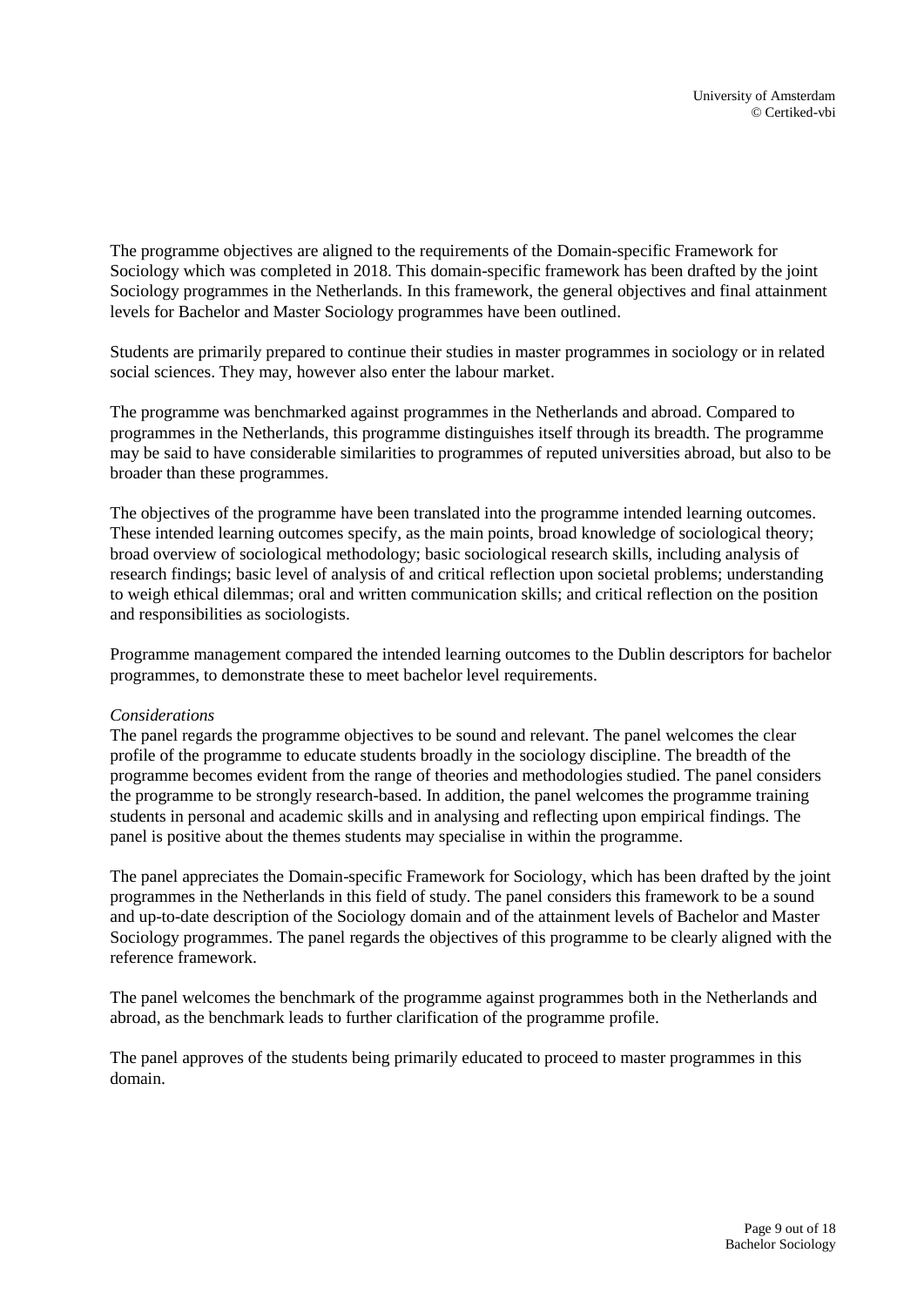The panel considers the intended learning outcomes to be comprehensive and to match the programme objectives. The panel regards the intended learning outcomes to meet the bachelor level.

#### *Assessment of this standard*

These considerations have led the assessment panel to assess standard 1, Intended learning outcomes, to be satisfactory.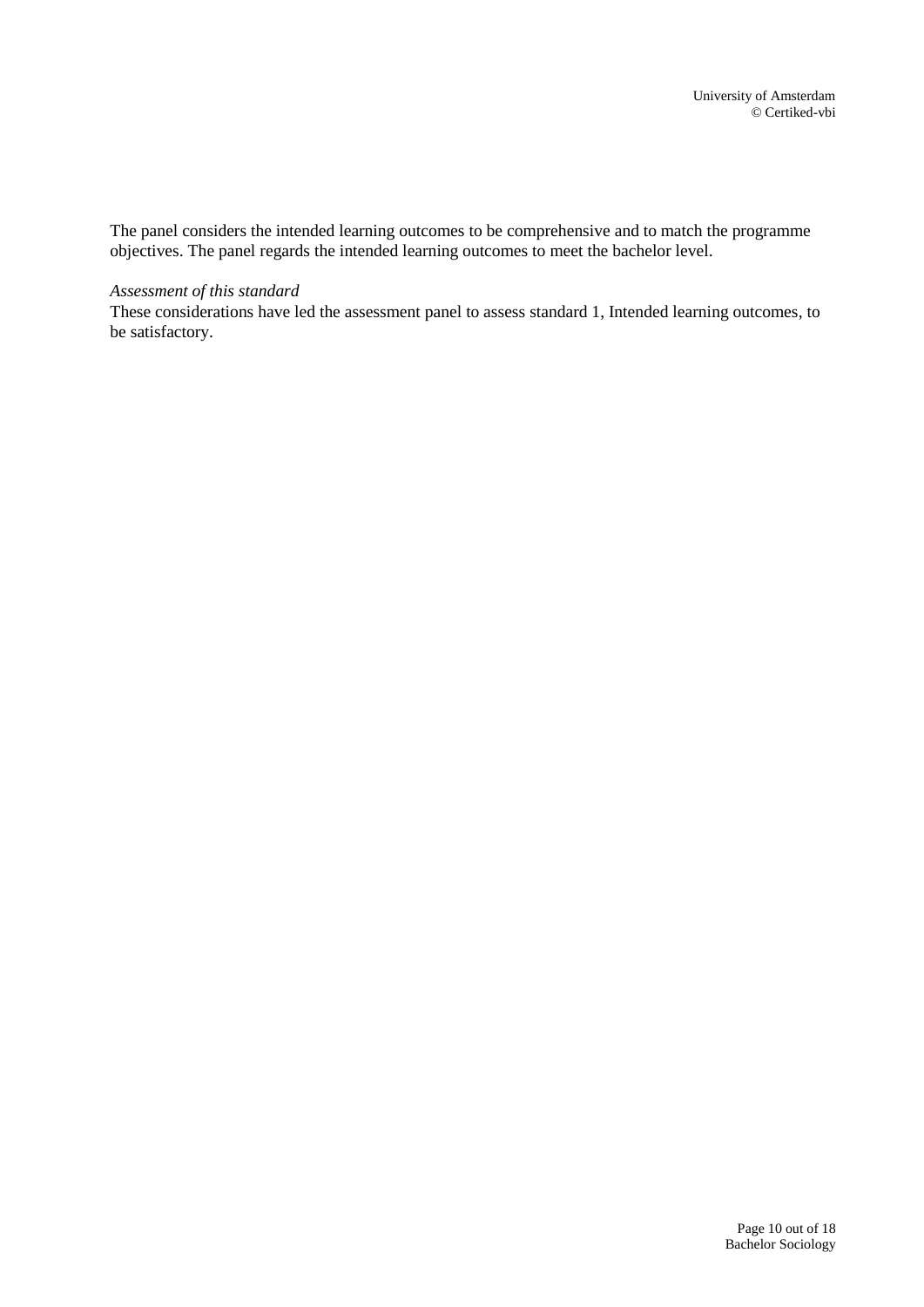### <span id="page-10-0"></span>**4.2 Standard 2: Teaching-learning environment**

The curriculum, the teaching-learning environment and the quality of the teaching staff enable the incoming students to achieve the intended learning outcomes.

#### *Findings*

The student influx between 2013 and 2017 decreased from about 100 incoming students in 2013 and 2014 to about 60 to 70 students in the years after. In 2018, the inflow of students rose to about 140 students. This rise was mainly due to the influx of about 50 international students. The admission criteria for the programme are either the Dutch pre-university diploma (vwo) or equivalent prior education from abroad or the completed first year of higher professional education (hbo). The programme schedules matching days for applicants, including lectures, tutorials, literature study and assignments. Matching days are meant to inform prospective students and to allow them to assess the choice for the programme. Foreign students attend matching days online. Matching days are much appreciated by the incoming students.

The programme takes three years to complete and carries 180 EC of study load. For the programme, the intended learning outcomes have been mapped to the curriculum components to show the curriculum meeting the programme intended learning outcomes. The curriculum and courses have been designed in line with the constructive alignment principle, meaning correspondence of programme intended learning outcomes, course goals, study methods and examination methods. All courses in the curriculum mirror one or more of the programme objectives, being theory, methodology, empirical findings and sociological craftsmanship. These may be regarded as learning pathways. The first year of the curriculum consists of mandatory, introductory courses within all four learning pathways. In the *Amsterdam Research Project* course at the end of this first year, students integrate knowledge and skills acquired and conduct a limited scope sociological research project in small groups. In the second year, more advanced courses within each of the learning pathways are scheduled. In addition, domain courses are offered. These cover all six domains or themes in the programme. In these domain courses, theory is addressed, but methodology and academic skills are also included. Students study literature, make research assignments and report on findings in these domain courses. In the first semester of the third year, students opt for either minor courses, internships or courses abroad. In the second semester of the third year, students take methodology and empirical findings courses and complete individually the Bachelor Research Project (18 EC). The subjects addressed in the courses in the curriculum are research-led. Lecturers being researchers in the programme domain lecture in these courses and relate subjects taught to current research.

A total number of 30 staff members lecture in the programme, 5 of whom are full professors. In addition, about 23 PhD candidates and junior lecturers are involved in the programme. Many lecturers come from abroad. All staff members are employed at the Department of Sociology of the Faculty of Social and Behavioural Sciences. They are all researchers in research groups of the Amsterdam Institute for Social Science Research. The lecturers' research is highly valued. All staff members have PhD degrees. Of the total number of staff about 83 % are BKO-certified and another 13 % are in the process of acquiring the certificate. PhD candidates and junior lecturers teach in the tutorials, being guided and supported by the lecturers in the courses. Lecturers meet regularly in staff meetings to discuss the programme. They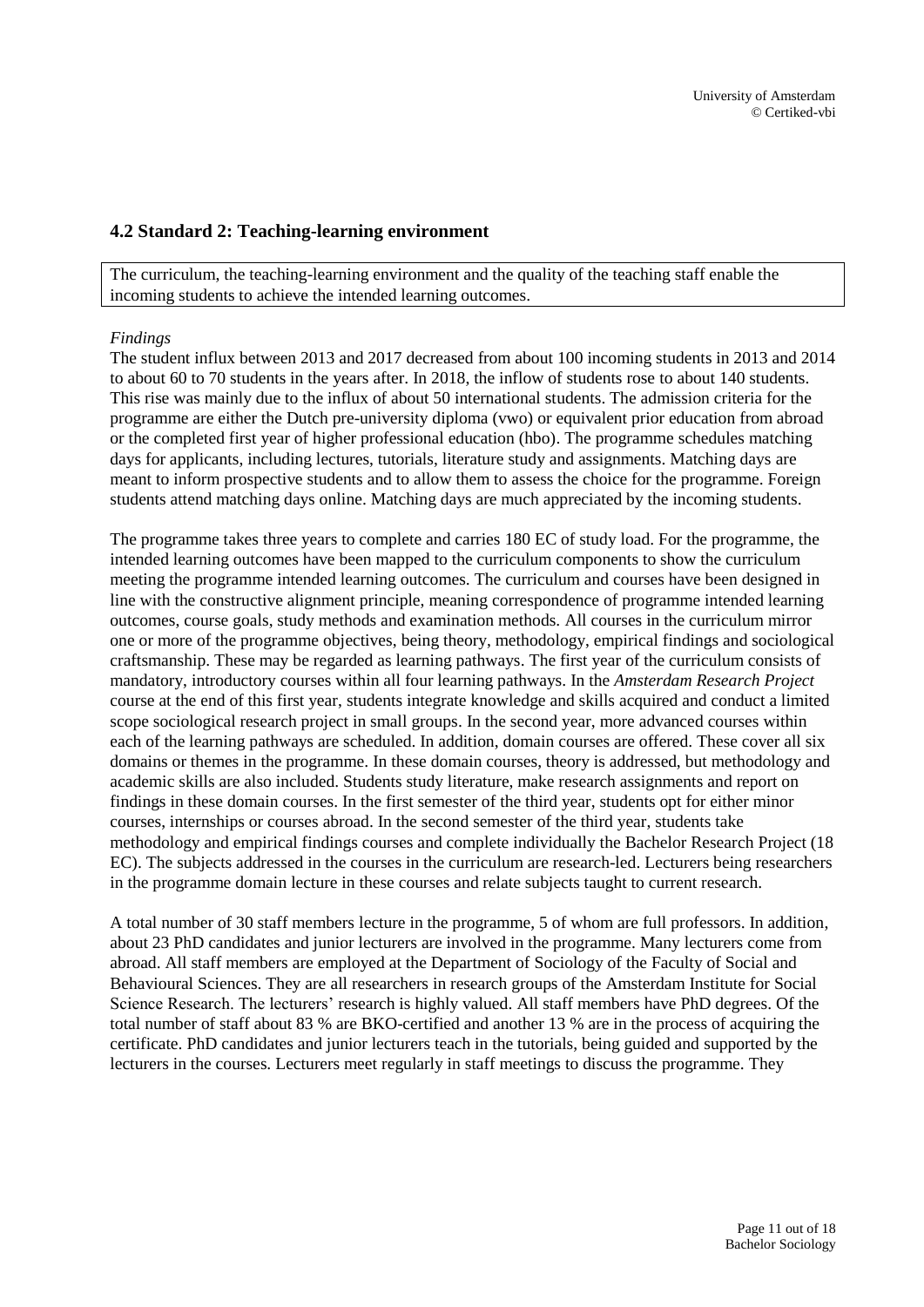experience their workload to be quite demanding. The Faculty is taking measures to alleviate the workload.

The educational concept of the programme consists of three components, being student-activating teaching, research-led education and the international classroom. The programme trains students to become more self-reliant throughout the curriculum, as the programme wants to prevent students becoming too dependent upon guidance and support. The programme makes efforts to integrate international and Dutch students. The students-to-staff ratio for the programme is 28/1. The number of hours of face-to-face education is 12 hours per week in the first year, 10 hours in the second year, and 8 hours in the third year. The study methods adopted in the courses mainly are lectures, tutorials and seminars. International students are welcomed and assisted upon their arrival. In the first year, all students are guided by junior lecturers acting as mentors. Students are guided in the *Sociological Craftsmanship* classes as well as individually. In all three years, students may contact the study advisor. The study advisor invites all students for a personal meeting in the second year to inform them about, among others, the third year options in the programme. Once per year, all lecturers come together to discuss study progress of all students in the programme. Students experience the study load to be challenging. On the other hand, the average number of study hours spent by students are about 25 hours per week. Factors outside of the programme may contribute to the perceived study load. The programme drop-out rates are rather stable over the years and amount to about 20 % in the first year. In the years thereafter, about 6 % of the students additionally drop out. The student success rates of the programme are on average 25 % after three years. The success rates after four years rose from about 50 % for cohort 2008 to about 73 % for cohorts 2013 and 2014 (proportions of students re-entering in the second year).

#### *Considerations*

The panel considers the admission requirements and admission procedures of the programme to be up to standard. The panel appreciates the matching days for applicants.

The curriculum matches the intended learning outcomes. The panel appreciates the programme having adopted the constructive alignment principle, leading to the strict correspondence of the programme intended learning outcomes, the course goals, and the study methods and examination methods in the courses. The panel appreciates the contents of the curriculum and regards the courses to address sociological theory, methodology, empirical findings, and academic skills comprehensively and at appropriate levels. The panel considers the curriculum coherence to be up to standard, and theory and methodology to be well-integrated. The curriculum is strongly research-oriented.

The panel considers the lecturers to be dedicated and motivated, constituting a coherent team. The panel is very positive about the expertise and research track records of the lecturers in the programme. PhD candidates and junior lecturers are well-guided by staff members. The panel suggests to monitor the workload of the lecturers, and to take action, if this workload is too demanding.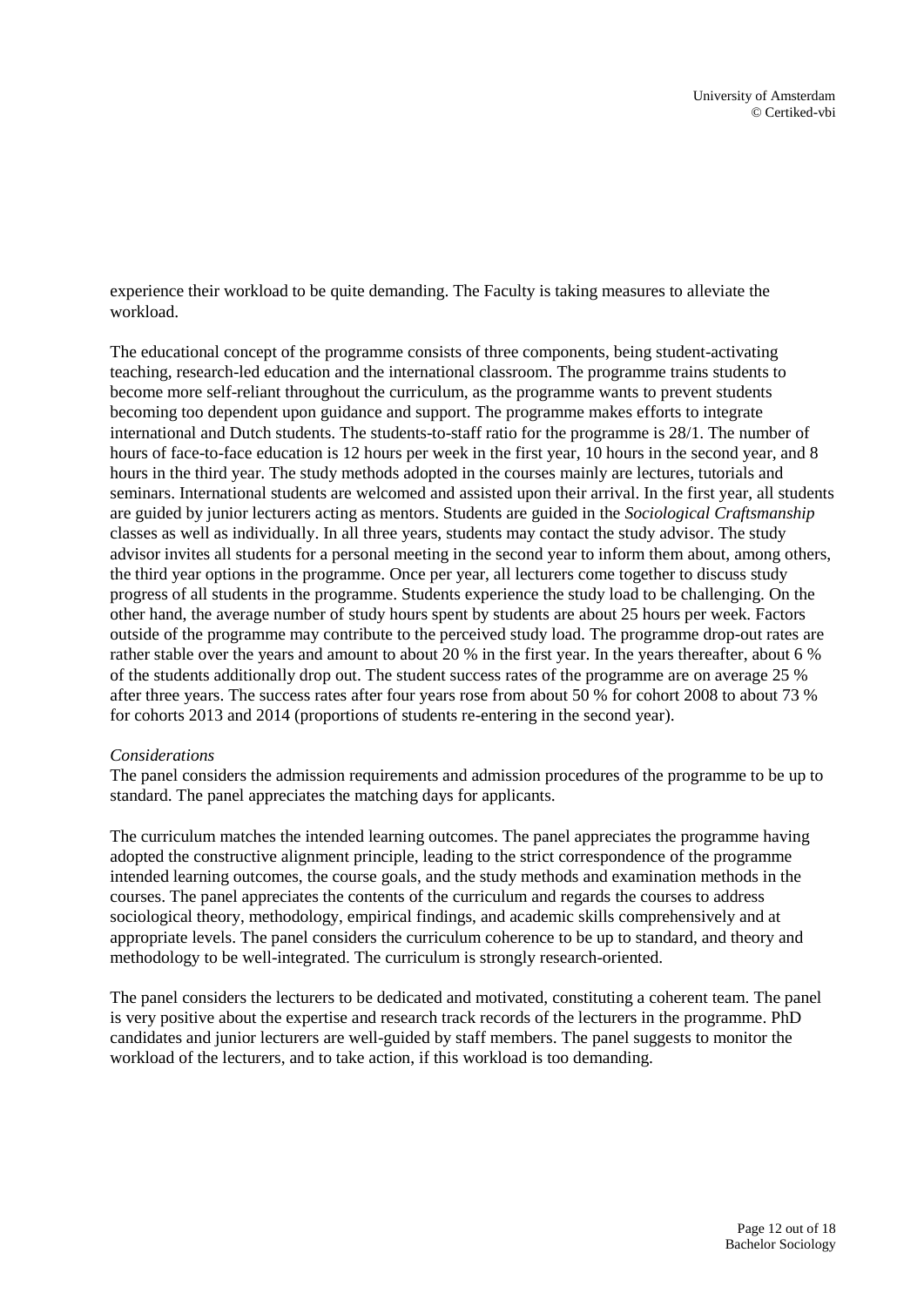The panel regards the educational concept and the study methods of the programme to be well-thoughtthrough and to be aligned to the main features of the programme and the student body. The programme intentions to promote the self-reliance on the part of students in the course of the programme is welcomed by the panel. The number of hours of face-to-face education is adequate. The students-to-staff ratio is appropriate. The study guidance is up to standard. The panel notes international students being welcomed and being well-guided in the programme. The panel encourages the programme to continue to do this. The panel advises to intensify the feedback given to students, both in terms of contents and in terms of time allotted, in preparation of their examination. The drop-out rates and student success rates are satisfactory.

#### *Assessment of this standard*

These considerations have led the assessment panel to assess standard 2, Teaching-learning environment, to be satisfactory.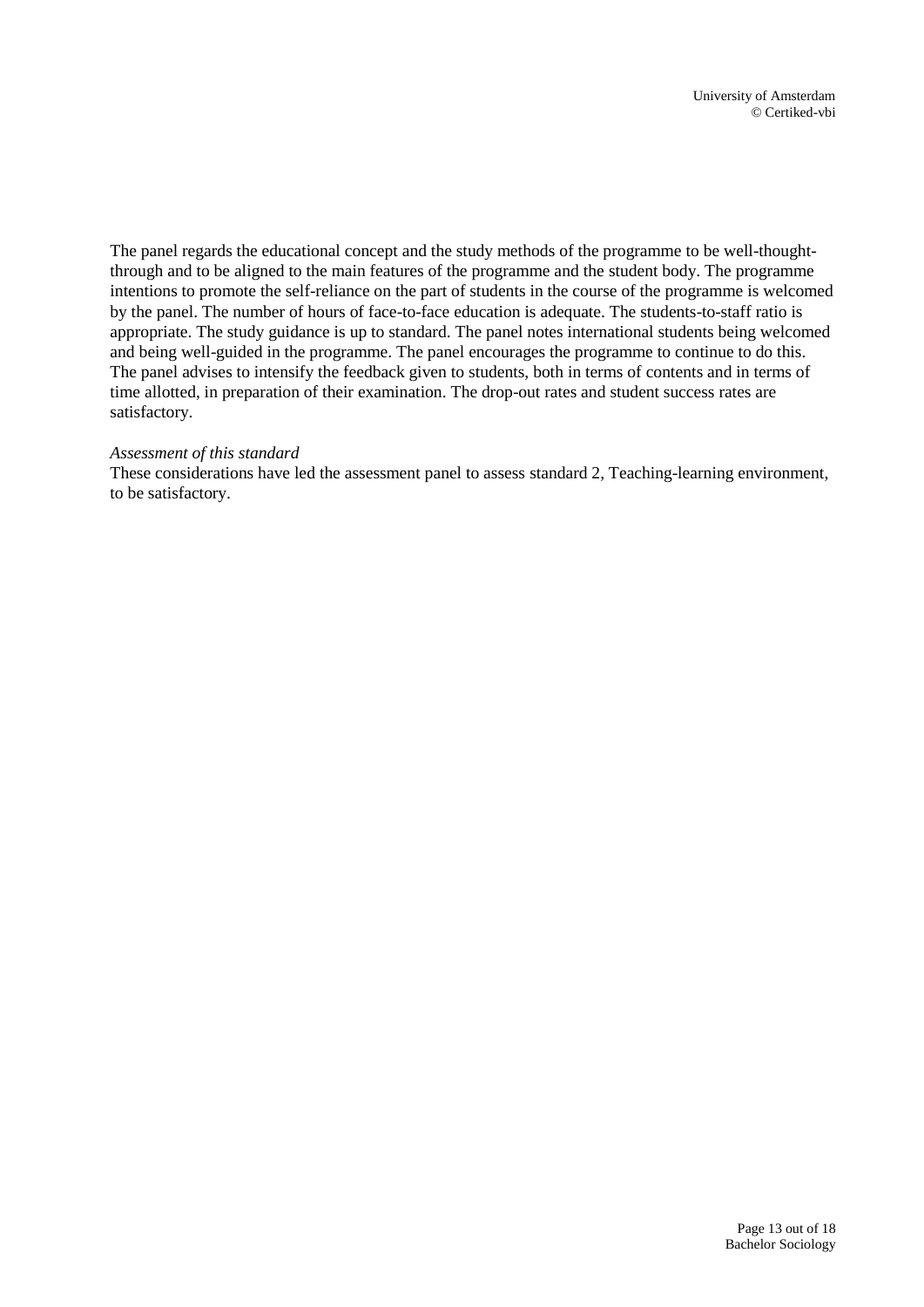### <span id="page-13-0"></span>**4.3 Standard 3: Student assessment**

#### The programme has an adequate system of student assessment in place.

#### *Findings*

The programme examination and assessment rules and regulations are in line with the University of Amsterdam and the Social Sciences assessment policies. As has been said, the Examinations Board has the authority to monitor the quality of examination and assessment processes and products of both the Bachelor Sociology and the Master Sociology programmes.

The examination methods for the courses are selected to conform to the courses' contents, in line with the constructive alignment principle. In nearly all courses, multiple examinations are scheduled. The examination methods in the programme include written examinations, written assignments, take-home assignments, papers or essays, and oral presentations. To ensure the assessment of students' individual performances, group assignments carry limited weight within the total of the course examinations.

The rules and regulations for the Bachelor Research Project are laid down in the project manual. The projects are individual research projects. Students prepare their projects in small groups, being supervised by lecturers in the programme. Groups may be divided in qualitative research or quantitative research groups. Early in the process, the research proposals are assessed by both the supervisor and the second reader. The Bachelor Research Projects themselves are also assessed by the supervisor and the second reader independently who in mutual consultation arrive at the common assessment. Part of the assessment is the oral defence by students. For the assessment, assessment scoring forms are adopted. These scoring forms include relevant assessment criteria. The examiners give oral feedback to the students on the written report and the oral defence. In case the examiners do not succeed in reaching consensus on the grade, the Examinations Board invites a third examiner to grade the project.

Programme management and the Examinations Board have taken a number of measures to promote the validity, reliability and transparency of examinations and assessments. The Examinations Board appoints examiners, being permanent BKO-certified staff members or staff members in the process of acquiring the BKO-certificate. For all courses, course dossiers have been compiled. These include, among others, course goals, examination methods adopted, assessment criteria and grading rules. Examinations, assignments and answer models are drafted by teams of examiners. On the yearly assessment day, examiners and the Examinations Board meet to discuss and calibrate assessments of examinations and theses. On behalf of the Examinations Board, the Assessment Committee on a regular basis reviews samples of Bachelor Research Projects. Rules and regulations to prevent fraud and plagiarism are in force. Students and examiners are informed. The Board of Examiners handles cases of suspected plagiarism. Only few cases are reported. The programme feels fraud and plagiarism are effectively prevented.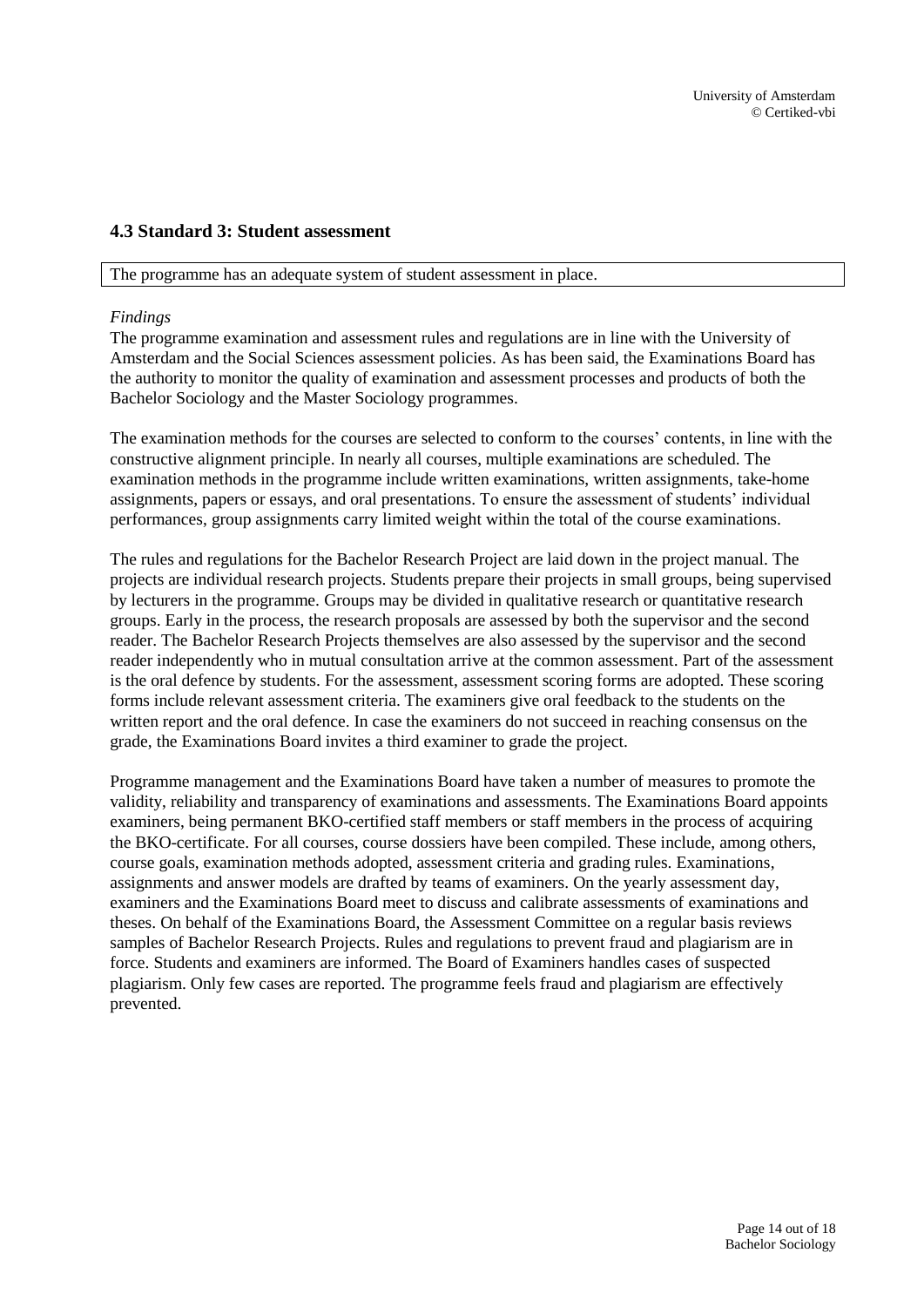#### *Considerations*

The panel approves of the examinations and assessment rules and regulations of the programme, these being in line with University of Amsterdam and Faculty of Social and Behavioural Sciences assessment policies. The Examinations Board monitors the examination and assessment processes appropriately. The panel regards the examination and assessment policies to be well-organised.

The panel is positive about the examination methods adopted in the programme, these being consistent with the goals and contents of the courses. The panel welcomes the measures, which have been taken to counter the effects of free-riding.

The supervision and assessment processes for the Bachelor Research Projects are appropriate. Students are provided with well-organised supervision. The first provisional thesis assessment at the end of the project is done independently by the supervisor and the second reader. Those are compared and discussed before the final meeting with the student, resulting in a consensual grade after the thesis defence. Although the assessment procedures are adequate, the panel suggests to clarify in the assessment procedures both examiners arriving independently at their assessments. The thesis assessment scoring forms are comprehensive and include relevant criteria. Next to the form, students receive detailed oral feedback during the thesis defence. The panel advises, however, to add more elaborate written comments to substantiate the assessments.

The panel considers the measures ensuring the validity, reliability and transparency of examinations and assessments to be up to standard. The scheduling of the yearly assessment days is perceived as positive by the panel.

#### *Assessment of this standard*

The considerations have led the assessment panel to assess standard 3, Student assessment, to be satisfactory.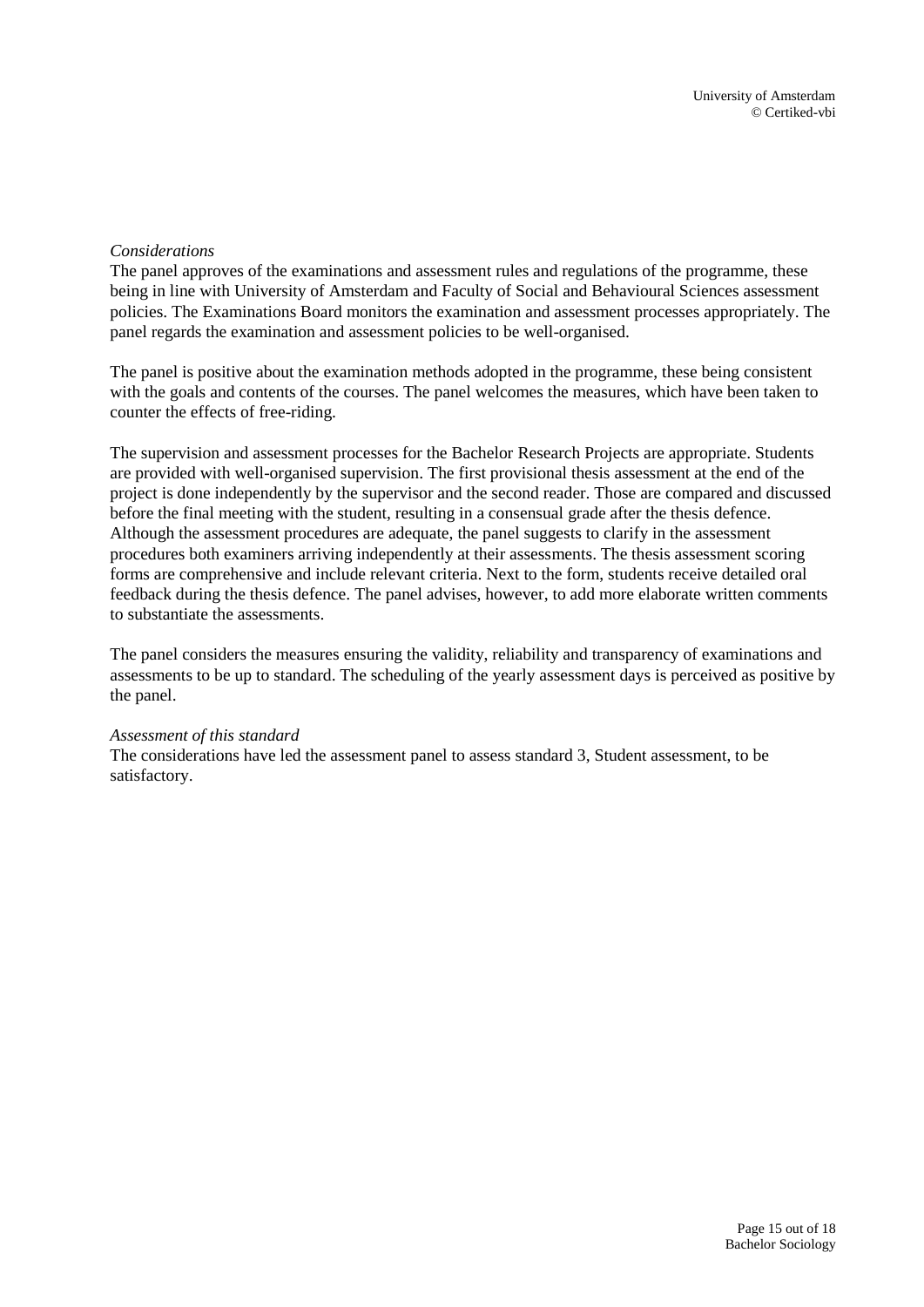### <span id="page-15-0"></span>**4.4 Standard 4: Achieved learning outcomes**

The programme demonstrates that the intended learning outcomes are achieved.

#### *Findings*

Bachelor Research Projects are individual research projects on the basis of either qualitative or quantitative data analyses.

The panel studied fifteen Bachelor theses of programme graduates of the most recent years. The average grades for the Bachelor Research Projects were 7.0 for 2015/2016 and 7.3 for 2016/2017.

The programme surveyed the graduates' master studies or careers. The vast majority of the programme graduates continue their studies at master level. They are admitted to master programmes of University of Amsterdam or other universities. About 30 % of the graduates proceed to the Master Sociology programme of University of Amsterdam and about 5 % of them succeed in being admitted to the Research Master Social Sciences of this university. Other graduates either go to other universities or to other master programmes of University of Amsterdam. The range of programmes is wide. About 20 % of the graduates either go abroad or enter the labour market.

The Social Sciences Advisory Board, consisting of professional field representatives, regards the programme to be aligned with professional field requirements. Programme graduates whom the panel met, were more critical.

#### *Considerations*

The Bachelor theses the panel studied, match the intended learning outcomes. The theses are regarded by the panel to be up to standard. The panel fully agrees to the grades given by the programme examiners. The panel suggests to ensure ethical and judicial (legal privacy rules) screening of the Bachelor Research Projects, in case of primary data collection.

The panel considers students completing the programme to have reached the intended learning outcomes and regards the programme to offer suitable preparation for programmes at master level. The range of master programmes graduates are admitted to gives ample evidence of graduates' knowledge and skills.

The panel advises to strengthen the professional components in the programme, and students' reflection upon and preparation for the professional field, for instance by presentations by alumni, be it they will enter the labour market after master programmes of their choice.

#### *Assessment of this standard*

The considerations have led the assessment panel to assess standard 4, Achieved learning outcomes, to be satisfactory.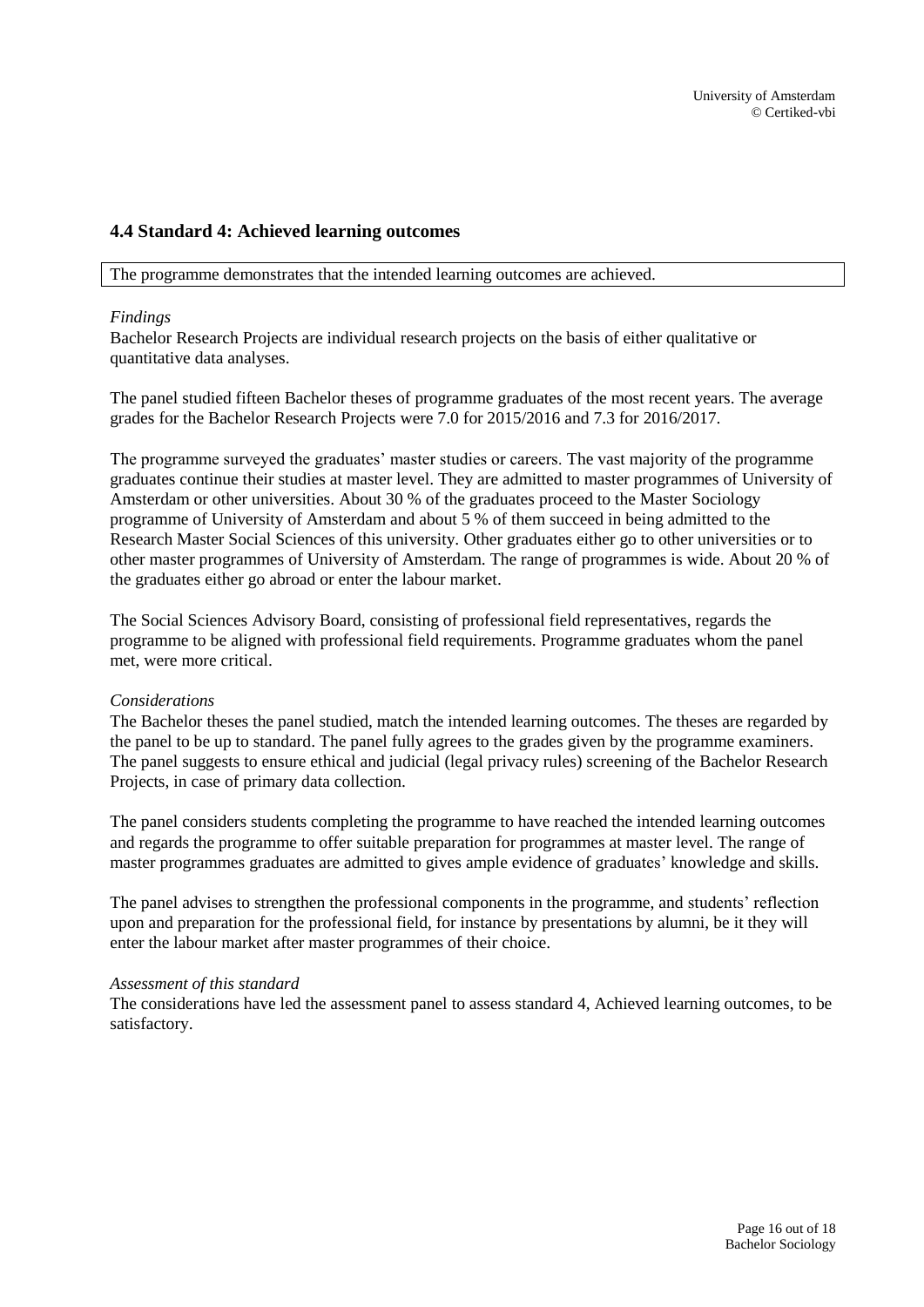# <span id="page-16-0"></span>**5. Overview of assessments**

| Standard                                  | Assessment   |
|-------------------------------------------|--------------|
| Standard 1. Intended learning outcomes    | Satisfactory |
| Standard 2: Teaching-learning environment | Satisfactory |
| Standard 3: Student assessment            | Satisfactory |
| Standard 4: Achieved learning outcomes    | Satisfactory |
| Programme                                 | Satisfactory |